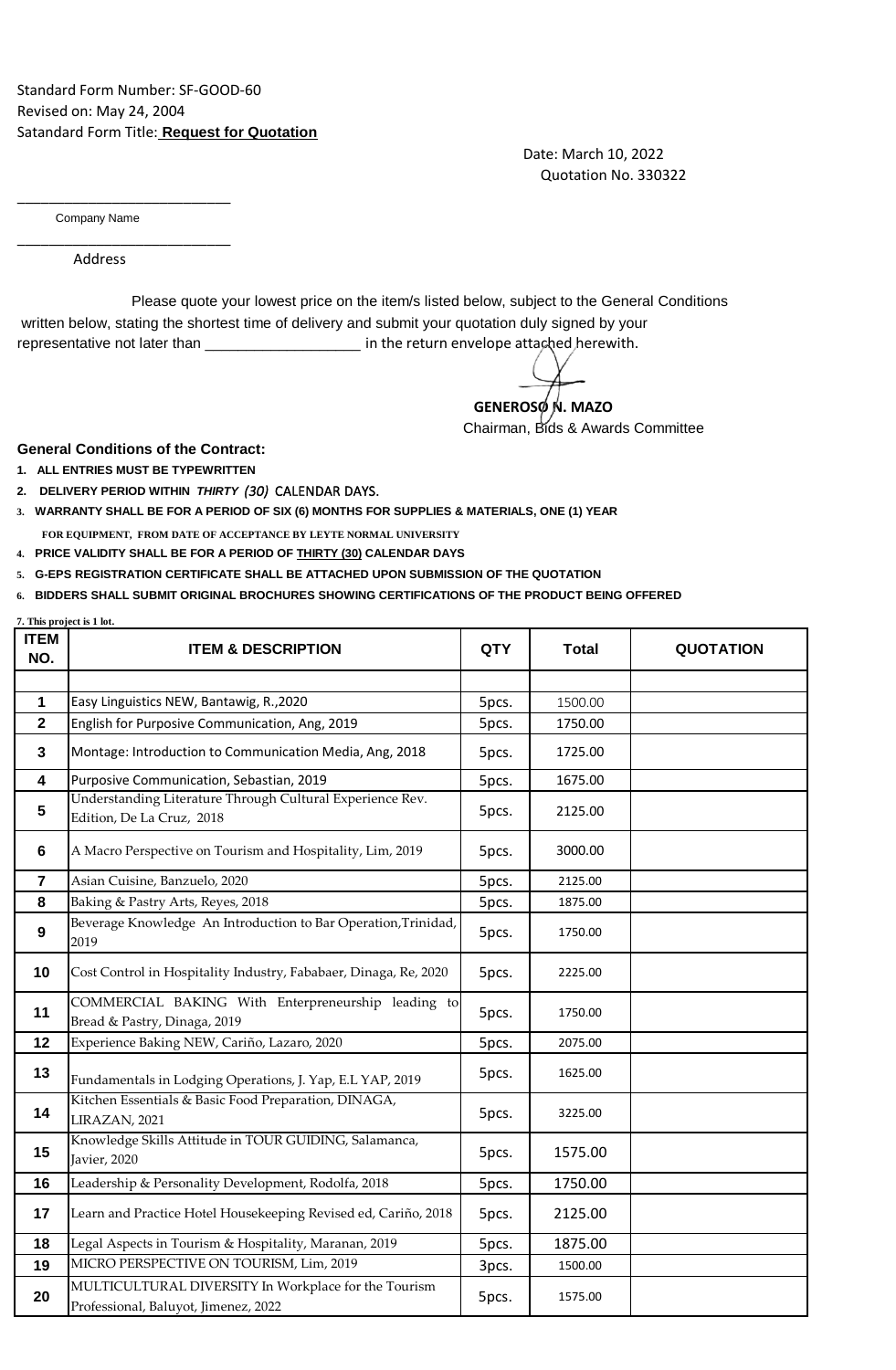| 21 | Practicum Manual College of International Hospitality<br>Management, Caluza, Valeroso, 2018                                                 | 5pcs. | 1500.00 |  |
|----|---------------------------------------------------------------------------------------------------------------------------------------------|-------|---------|--|
| 22 | Resorts Recreation Management Second Edition, Cornell, D, 2020                                                                              | 5pcs. | 2075.00 |  |
| 23 | Risk Management for Tourism and Hospitality Management,<br>Maranan, 2018                                                                    | 3pcs. | 1140.00 |  |
| 24 | Risk Management as a Applied to Safety, Security and Sanitation<br>Revised edition, Maranan et al, 2021                                     | 5pcs. | 2225.00 |  |
| 25 | Tourism & Hospitality Research, Cariño, 2021                                                                                                | 3pcs. | 750.00  |  |
| 26 | TRAVEL & TOUR MANAGEMENT, ALWEN JOSE APID, 2021                                                                                             | 3pcs. | 1035.00 |  |
| 27 | College of Hospitality Management Laboratory Manual, CHM,<br>2019                                                                           | 3pcs. | 900.00  |  |
| 28 | Laboratory Manual Linear Algebra With MatLab, Llanes, 2019                                                                                  | 3pcs. | 900.00  |  |
| 29 | Beginner's Guide to C++ Programming, Pomperada, 2019                                                                                        | 3pcs. | 1200.00 |  |
| 30 | Computer System Organization w/ Assembly language Revised.<br>Ed., Revano, 2018                                                             | 3pcs. | 1245.00 |  |
| 31 | Information Systems Fundamentals, Revano, 2019                                                                                              | 5pcs. | 1875.00 |  |
| 32 | Introduction to C# Programming, Pomperada, 2018                                                                                             | 5pcs. | 1725.00 |  |
| 33 | Introduction to Java Programming Revised Edition, Pomperada,<br>2018                                                                        | 3pcs. | 1200.00 |  |
| 34 | Living in the I.T. Era, Revano, 2019                                                                                                        | 3pcs. | 1035.00 |  |
| 35 | Outcomes-Based Practical Guide To Thesis and Capstone Project<br>Writing In Computing, Laviña, 2016                                         | 5pcs. | 1875.00 |  |
| 36 | Social, Ethical, Legal and Professional Issues in Computing<br>REVISED, Laviña, Charlemagn, 2018                                            | 3pcs. | 1305.00 |  |
| 37 | WEB Application Programming, Abante, 2018                                                                                                   | 5pcs. | 1875.00 |  |
| 38 | Library literature for children and young adults, Asuncion, 2019                                                                            | 5pcs. | 1750.00 |  |
| 39 | Teaching Profession in the 21st Century, Sarandi, Babao, 2019                                                                               | 5pcs. | 1400.00 |  |
| 40 | Basic Financial Management, Pineda, 2019                                                                                                    | 5pcs. | 1725.00 |  |
| 41 | Entrepreneurship Fundamentals, Pineda, ARIEL, 2019                                                                                          | 2pcs. | 750.00  |  |
| 42 | Entrepreneurial MIND, Ybanez, Paurom, 2021                                                                                                  | 2pcs. | 650.00  |  |
| 43 | Human Resource Management, Pereda, 2019                                                                                                     | 3pcs. | 670.00  |  |
| 44 | Marketing Management, Serrano, 2019<br>Introduksyon sa Pananaliksik sa Filipino: Isang Batayan, Edwin                                       | 3pcs. | 1275.00 |  |
| 45 | Ichiano, 2020                                                                                                                               | 5pcs. | 1875.00 |  |
| 46 | Maunlad na Pananaliksik Sa Filipino (Mga Teorya at Praktika ng<br>Pananaliksik sa Wika, Panitikan, at Kultura), Jovert R. Balunsay,<br>2020 | 5pcs. | 1750.00 |  |
| 47 | Panitikang Panlipunan Alinsunod sa OBE kurikulum, Joffre<br>Acopra et al., 2020                                                             | 5pcs. | 1550.00 |  |
| 48 | SINESOSYODAD: Isang Manwal sa Pagbasa at Pagsusuri ng<br>Pelikulang, Jaime Ang, 2020                                                        | 3pcs. | 825.00  |  |
| 49 | Mathematics of the Modern World, Sirug, 2018                                                                                                | 3pcs. | 1500.00 |  |
| 50 | Art Appreciation for College Students, Leaño, 2018                                                                                          | 3pcs. | 1200.00 |  |
| 51 | Ethics for College Students Ched Curriculum - Compliant, Leaño,<br>2018                                                                     | 3pcs. | 1125.00 |  |
| 52 | ETHICS 101 An Exploring on the Concept of Right and Wrong,<br>Jaime Ang, 2020                                                               | 5pcs. | 1725.00 |  |
| 53 | Likha - Sining Art Appreciation for the 21st Century, Ang, 2019                                                                             | 5pcs. | 1725.00 |  |
| 54 | Kasaysayan: Readings in Philippine History, Ang, Jaime, 2019                                                                                | 5pcs. | 1875.00 |  |
| 55 | Parliamentary Procedures, Asturias, 2018                                                                                                    | 2pcs. | 690.00  |  |
| 56 | Readings in Philippine History, Corpuz, Tabo-tabo, 2018                                                                                     | 5pcs. | 1875.00 |  |
| 57 | Science, Technology and Society A Critical Approach, Contreras,<br>2018                                                                     | 5pcs. | 1625.00 |  |
| 58 | Science, Technology & Society (A Ruimentary Approach),<br>Magalona, et al, 2018                                                             | 5pcs. | 1125.00 |  |
| 59 | The Contemporary World, Martinez, 2000                                                                                                      | 5pcs. | 2000.00 |  |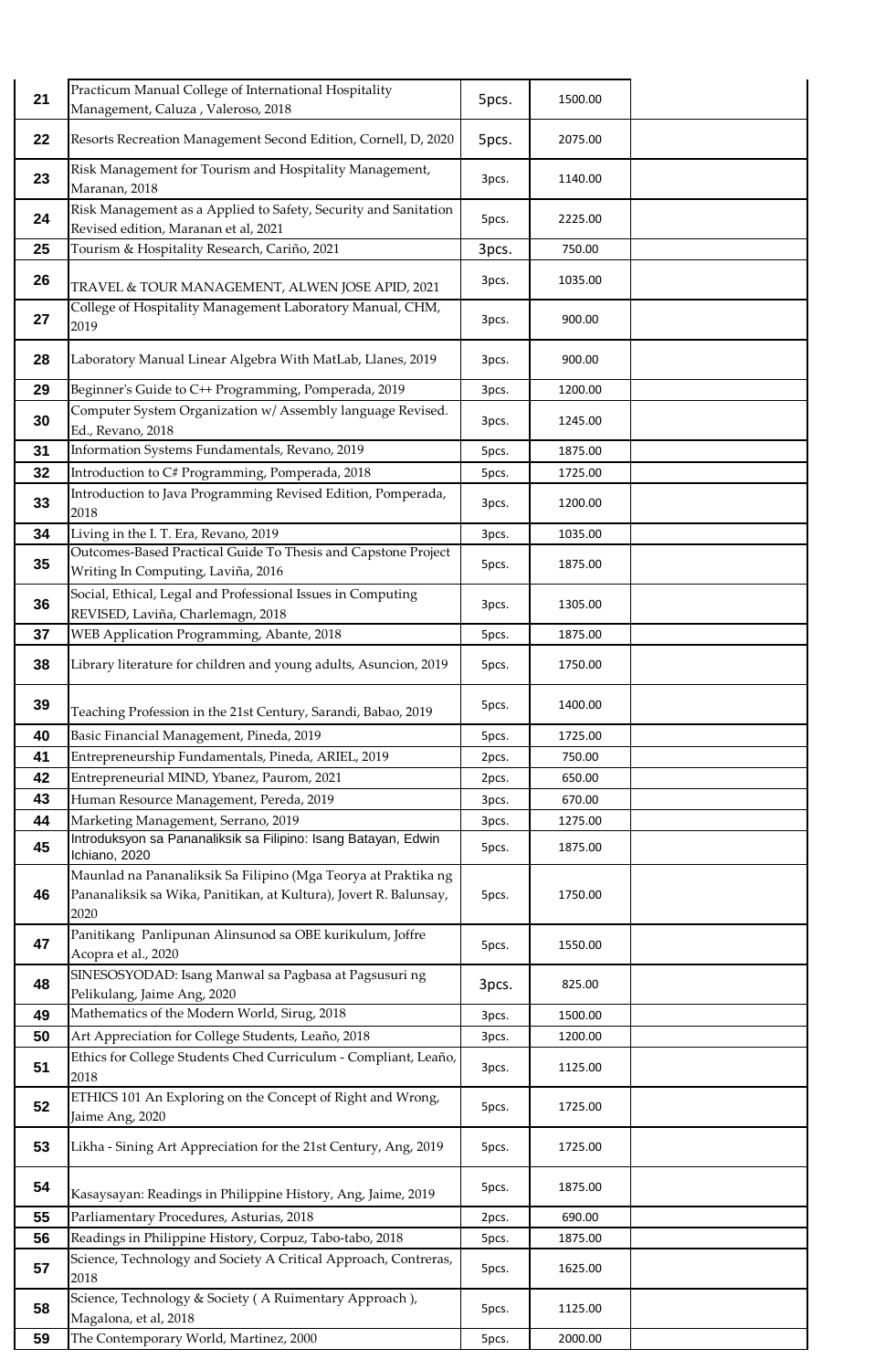| 60 | Humanities 6: Social Philosophy Being Social Being, Agdalpen,<br>2019                                                                                           | 5pcs. | 1625.00 |  |
|----|-----------------------------------------------------------------------------------------------------------------------------------------------------------------|-------|---------|--|
| 61 | National Service Training Program (NSTP)                                                                                                                        | 3pcs. | 975.00  |  |
| 62 | NSTP National Service Training Program REVISED EDITION                                                                                                          | 3pcs. | 975.00  |  |
| 63 | NSTP <sub>1</sub>                                                                                                                                               | 3pcs. | 1035.00 |  |
| 64 | Physical Education 1 Movement Enhancement(College<br>Textbook), Punzalan, Habana, 2019                                                                          | 3pcs. | 975.00  |  |
| 65 | Physical Education 2 Fitness Exercises, Punzalan, 2019                                                                                                          | 3pcs. | 825.00  |  |
| 66 | Physical Education 2 Rhythmic dance and Social Activities,<br>Punzalan, Habana, 2020                                                                            | 3pcs. | 995.00  |  |
| 67 | Physical Education 3: Fitness Dance & Individual/Dual Sports,<br>Punzalan, 2019                                                                                 | 3pcs. | 945.00  |  |
| 68 | PHYSICAL ACTIVITY TOWARDS HEALTH AND FITNESS 1<br>(PATH FIT 1) Health & Wellness Movement Educ. & Exercise<br>Program, BULATAO et al, 2021                      | 5pcs. | 1500.00 |  |
| 69 | PHYSICAL ACTIVITY TOWARDS HEALTH AND FITNESS<br>(PATH FIT) 4 SPORTS                                                                                             | 3pcs. | 975.00  |  |
| 70 | Physical Education 4 Team Sports College Textbook<br>Understanding the Self Developing Life Skills OBE, Magalona,                                               | 5pcs. | 1625.00 |  |
| 71 | 2018                                                                                                                                                            | 3pcs. | 1035.00 |  |
| 72 | A course module for Science, Technology and Society, Alata et<br>al., 2021                                                                                      | 5pcs. | 1410.00 |  |
| 73 | A course module for Ethics, Mariano et al., 2021                                                                                                                | 5pcs. | 1525.00 |  |
| 74 | A course module for Understanding the Self, Alata et al., 2021                                                                                                  | 5pcs. | 1700.00 |  |
| 75 | A course module for the Contemporary world, Amparo et al.,<br>2020                                                                                              | 5pcs. | 2475.00 |  |
| 76 | A course module for the Life, Works and Writings of Jose rizal,<br>Crudo et al., 2019                                                                           | 5pcs. | 1720.00 |  |
| 77 | A course module for Mathematics in the Modern World,<br>Esmeralda Manlul, 2019                                                                                  | 5pcs. | 2075.00 |  |
| 78 | A course module for Purposive Communication, Lim et al., 2019                                                                                                   | 5pcs. | 2245.00 |  |
| 79 | A course module for Art Appreciation, Napoleon, 2019                                                                                                            | 5pcs. | 1875.00 |  |
| 80 | Good Governance ans Social Responsibility, Delos Santos, 2021                                                                                                   | 5pcs. | 1125.00 |  |
| 81 | Operations Management and Total Quality Management, Collier<br>et al., 2019                                                                                     | 5pcs. | 3695.00 |  |
| 82 | Textbook in the Philippine Constitution, hector De Leon, 2019                                                                                                   | 5pcs. | 4495.00 |  |
| 83 | Student Manual in thePhilippine Constitution, Hector De Leon,<br>2019                                                                                           | 5pcs. | 3745.00 |  |
| 84 | Constitution Made simple, Hector De Leon, 2019                                                                                                                  | 5pcs. | 3745.00 |  |
| 85 | Ergonomics and facilities Planning for the Hospitality Industry,<br>Cornell, 2021                                                                               | 5pcs. | 1325.00 |  |
| 86 | Global Culture and Tourism Geography, Donnesa and Aragon,<br>2020                                                                                               | 5pcs. | 2275.00 |  |
| 87 | Legal Aspects in Tourism & Hospitality, Cabulay, 2020                                                                                                           | 5pcs. | 3225.00 |  |
| 88 | Multicultural DIVERSITY In Workplace for the Tourism<br>Professional, Alcuaz and Aquino, 2020<br>Quality Service management in Tourism and Hospitality, Cornell | 5pcs. | 1875.00 |  |
| 89 | and Manzano, 2020                                                                                                                                               | 5pcs. | 1900.00 |  |
| 90 | Risk Management as Applied to safety security and Sanitation,<br>Ricaforte, 2020                                                                                | 5pcs. | 2275.00 |  |
| 91 | Kitchen Essentials & Basic Food Preparation, Cornell and Yao,<br>2020<br>Introduction to Meetings, Incentives, Conferences, and Events,                         | 5pcs. | 2025.00 |  |
| 92 | Zenaida Lansangan-Cruz, 2020<br>Micro perspective of tourism and hospitality, Zenaida Lansangan-                                                                | 5pcs. | 2075.00 |  |
| 93 | Cruz, 2019                                                                                                                                                      | 5pcs. | 2125.00 |  |
| 94 | Sustainable tourism, Reil G. Cruz, 2019                                                                                                                         | 3pcs. | 1215.00 |  |
| 95 | Philippine tourism, geography, and culture, Maria Criselda<br>Gatchalian-Badilla, 2019                                                                          | 5pcs. | 2100.00 |  |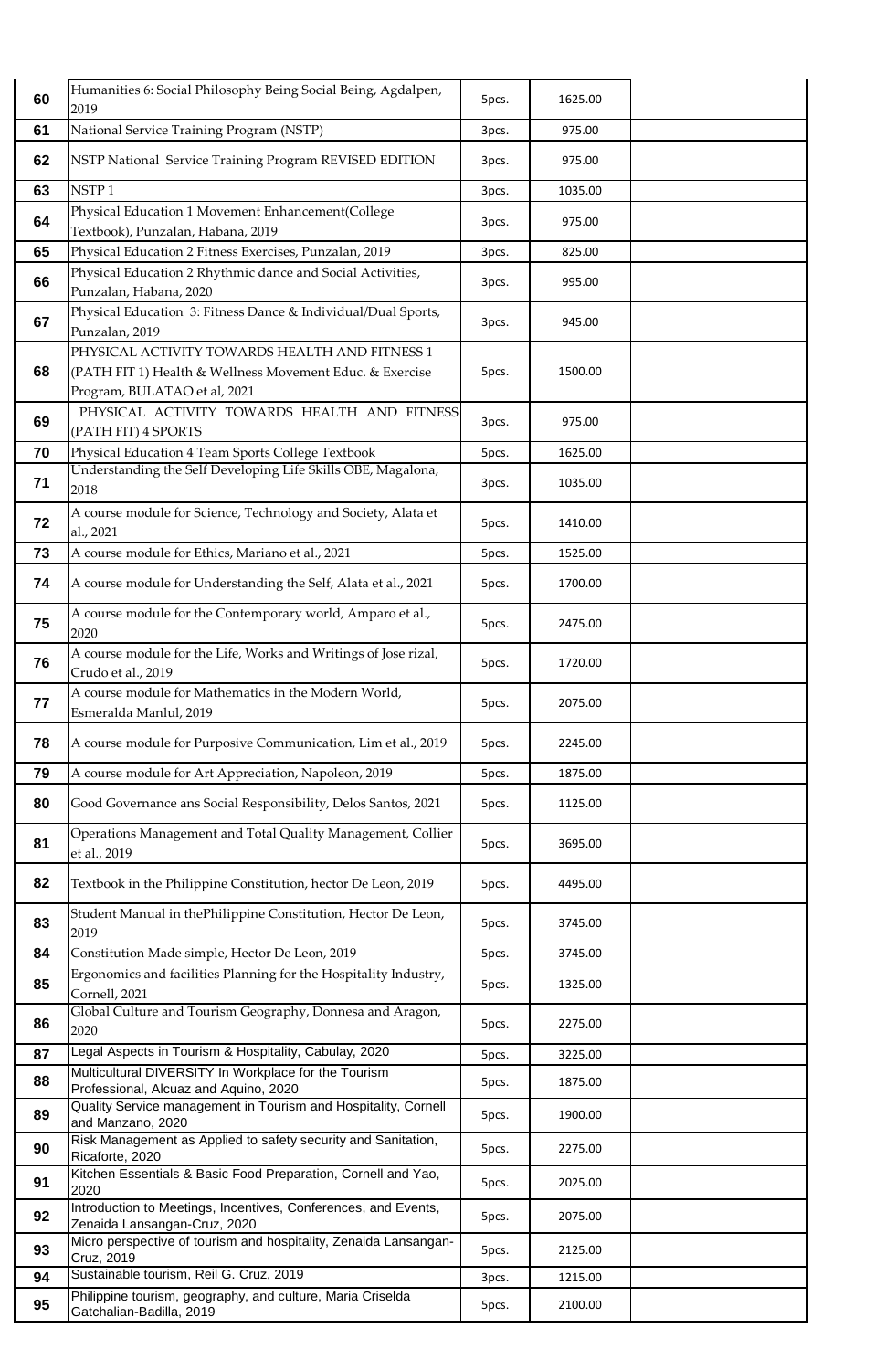| 96         | Macro perspective on tourism and hospitality, Zenaida Lansangan-<br>Cruz, 2018                                                   | 3pcs. | 1275.00            |  |
|------------|----------------------------------------------------------------------------------------------------------------------------------|-------|--------------------|--|
| 97         | Facilitating Learner-Centered Teaching (PATEF), Rungdyin et al.,<br>2020                                                         | 5pcs. | 1525.00            |  |
| 98         | Teaching Profession (PATEF), Illanan et al., 2020                                                                                | 5pcs. | 2000.00            |  |
| 99         | Foundation of Special and Inclusive education, Halal et al., 2020                                                                | 5pcs. | 1825.00            |  |
| 100        | Assessment of Learning 1, Balagtas et al., 2020                                                                                  | 5pcs. | 2575.00            |  |
| 101        | Assessment of Learning 2, Balagtas et al., 2020                                                                                  | 5pcs. | 2225.00            |  |
| 102        | The Teacher and the School Curriculum: A guide to Curriculum<br>Development Practice, Pawilen                                    | 5pcs. | 1840.00            |  |
| 103        | Facilitating Learner-Centered Teaching, Bulusan et al., 2019                                                                     | 5pcs. | 2100.00            |  |
| 104        | Building and Enhancing New Literacies Skills across the<br>Curriculum, Alata and Ignacio, 2019                                   | 5pcs. | 1840.00            |  |
| 105        | The School and the community, School Culture and<br>Organizational Leadership, Pawilen et al., 2019                              | 5pcs. | 1840.00            |  |
| 106        | A Course Module for Teaching English in the Elementary Grades,<br>Reyes, 2021                                                    | 5pcs. | 1125.00            |  |
| 107        | A Course Module for Technology for Teaching and Learning,<br>Bruza et al., 2021                                                  | 5pcs. | 1175.00            |  |
| 108        | A Course Module for Learners with Sensory and Phisical<br>Disabilities, Manuel et al., 2021                                      | 5pcs. | 1375.00            |  |
| 109        | A Course Module for Foundations of Early Childhood Education,<br>Macan et al., 2021                                              | 5pcs. | 1750.00            |  |
| 110        | A Course Module for Instructional Technology in Eary Childhood<br>Education, Contreras and faustino, 2021                        | 5pcs. | 1425.00            |  |
| 111        | A Course Module for Teaching Internship, Reyes et al., 2021                                                                      | 5pcs. | 1700.00            |  |
| 112        | A Course Module for Inclusive Education in Early Childhood<br>Settings, Yuzon et al., 2021                                       | 5pcs. | 1125.00            |  |
| 113        | A Course Module for Teaching Literacy in the Elementary Grades<br>Through Literature, Bulusan et al., 2021                       | 5pcs. | 1775.00            |  |
| 114        | A Course Module for Understanding Gifted and Talented<br>Learners, Pawilen and Roldan, 2021                                      | 5pcs. | 1425.00            |  |
| 115        | A Course Module for Language Programs and Policies in<br>Multilingual Societies, Lim, 2021                                       | 5pcs. | 1125.00            |  |
| 116        | A Course Module for Teaching Learners with Developmental<br>Disabilities, Manuel et al., 2021                                    | 5pcs. | 1575.00            |  |
| 117        | A Course Module for Science Kindergarten, Contreras, 2021                                                                        | 5pcs. | 1575.00            |  |
| 118        | A Course Module for Child development, del Rosario and Albor,<br>2021                                                            | 5pcs. | 1475.00            |  |
| 119        | A Course Module for Teaching Music in the Elementary Schools,<br>Roldan, 2021                                                    | 5pcs. | 1525.00            |  |
| 120        | A Course Module for Teaching Science in Primary Grades<br>(Biology and Chemistry), Mingoa et al., 2020                           | 5pcs. | 1925.00            |  |
| 121        | A Course Module for Personhood Education: Curriculum,<br>Pedagogy, and Assessment, Bercando et al., 2020                         | 5pcs. | 2125.00            |  |
| 122        | Modyul para sa Pagtuturo ng Filipino sa Elementarya I (Estruktura<br>at Gamit ng Wikang Filipino), Gallo et al., 2020            | 5pcs. | 1825.00            |  |
| 123        | A Course Module for Teaching Math in the Intermediate Grades,<br>Gusano et al., 2020                                             | 5pcs. | 1975.00            |  |
| 124        | A Course Module for Teaching Math in the Primary Grades,<br>Gusano et al., 2020                                                  | 5pcs. | 1975.00            |  |
| 125        | A Course Module for Teaching Social Studies in the Elementary<br>Grades (Philippine History and Government), Andres et al., 2020 | 5pcs. | 2225.00            |  |
| 126        | A Course Module for Teaching Strategies for Elementary Science<br>(Physical and Earth Science), Alata, 2020                      | 5pcs. | 2075.00            |  |
| 127        | A Course Module for Content and Pedagogy for the Mother<br>Tongue, Lim et al., 2020                                              | 5pcs. | 2025.00            |  |
| 128        | Academic Accreditation in Libraries, Kumar, 2015                                                                                 | 1pc.  | 4975.00            |  |
| 129        | Academic Library System, Saharan, 2013<br>DDC 23: Dewey decimal Classification Edition 23 (set of 4 vols.),                      | 1pc.  | 4995.00            |  |
| 130        | OCLC,                                                                                                                            | set   | 43000.00           |  |
| 131        | Evaluation and Administration in Library Science, Choudry, 2014                                                                  | 1pc.  | 3600.00            |  |
| 132<br>133 | Managing College Library, Saharan, 2013<br>Preservation of Library Collections, Prajapati, 2015                                  | 1pc.  | 4995.00<br>2900.00 |  |
|            | Reference and Information Services An Introduction, Ranjan,                                                                      | 1pc.  |                    |  |
| 134        | 2014                                                                                                                             | 1pc.  | 4995.00            |  |